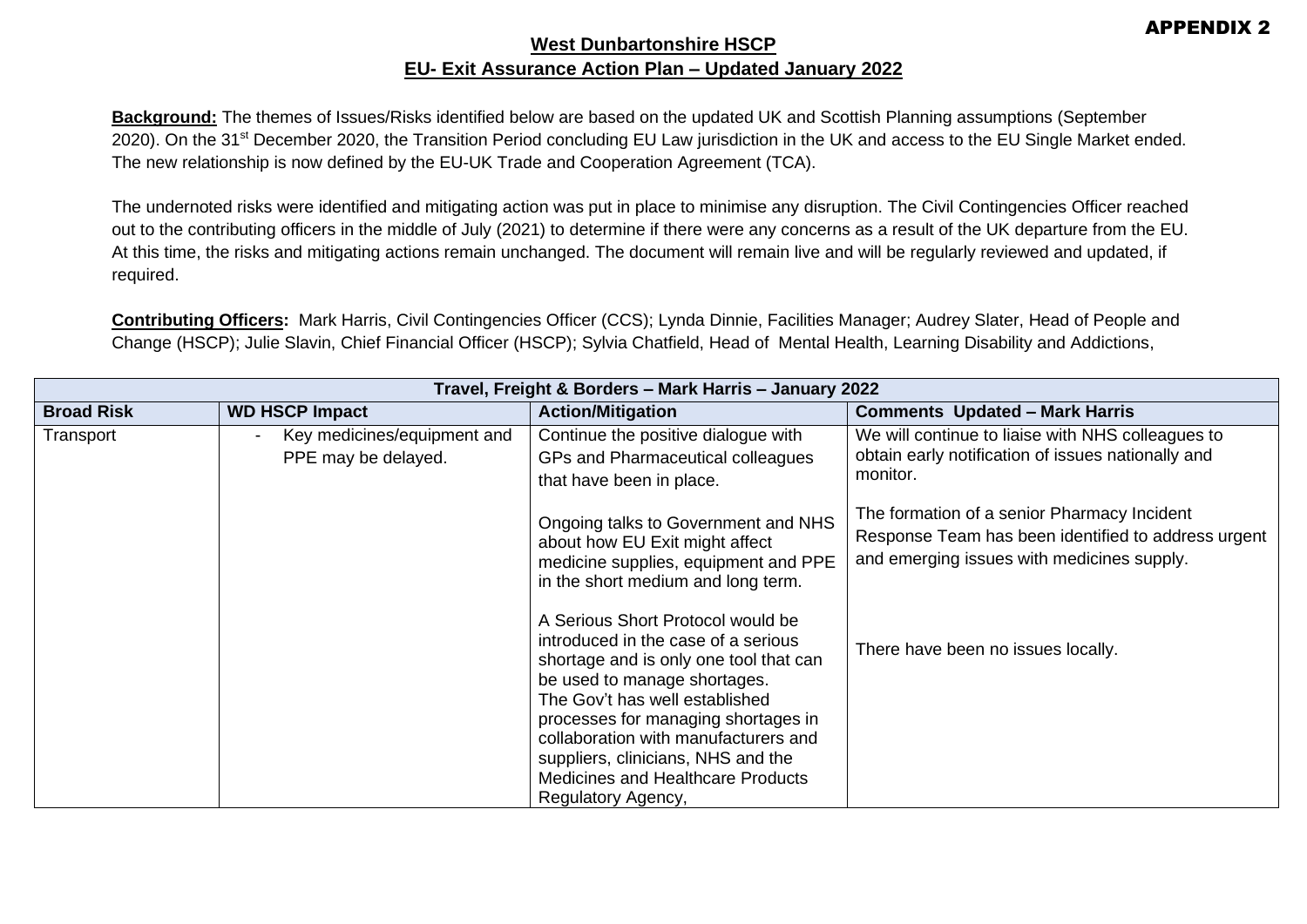| Disruption to Service - Mark Harris, Lynda Dinnie, Julie Slavin - January 2022                                                                                                                                                                                                                                                       |                                                                                                                                                                                                                                                         |                                                                                                                                                                                                                                                                                                                                                                                                                                                                                                                                                                                                                                                                                                                                                                                                                                                           |                                                                                                                                                                                                                                                                                                                                                                                                                                                                                                                                                                                                                                                                                                                                                                                                                                                                                                          |  |
|--------------------------------------------------------------------------------------------------------------------------------------------------------------------------------------------------------------------------------------------------------------------------------------------------------------------------------------|---------------------------------------------------------------------------------------------------------------------------------------------------------------------------------------------------------------------------------------------------------|-----------------------------------------------------------------------------------------------------------------------------------------------------------------------------------------------------------------------------------------------------------------------------------------------------------------------------------------------------------------------------------------------------------------------------------------------------------------------------------------------------------------------------------------------------------------------------------------------------------------------------------------------------------------------------------------------------------------------------------------------------------------------------------------------------------------------------------------------------------|----------------------------------------------------------------------------------------------------------------------------------------------------------------------------------------------------------------------------------------------------------------------------------------------------------------------------------------------------------------------------------------------------------------------------------------------------------------------------------------------------------------------------------------------------------------------------------------------------------------------------------------------------------------------------------------------------------------------------------------------------------------------------------------------------------------------------------------------------------------------------------------------------------|--|
| <b>Broad Risk</b>                                                                                                                                                                                                                                                                                                                    | <b>WD HSCP Impact</b>                                                                                                                                                                                                                                   | <b>Action/Mitigation</b>                                                                                                                                                                                                                                                                                                                                                                                                                                                                                                                                                                                                                                                                                                                                                                                                                                  | Comments Update - Mark Harris, Lynda Dinnie,                                                                                                                                                                                                                                                                                                                                                                                                                                                                                                                                                                                                                                                                                                                                                                                                                                                             |  |
|                                                                                                                                                                                                                                                                                                                                      |                                                                                                                                                                                                                                                         |                                                                                                                                                                                                                                                                                                                                                                                                                                                                                                                                                                                                                                                                                                                                                                                                                                                           | <b>Julie Slavin</b>                                                                                                                                                                                                                                                                                                                                                                                                                                                                                                                                                                                                                                                                                                                                                                                                                                                                                      |  |
| Reduction, delay or<br>stoppage in supply of<br>medicines and<br>medical supplies<br>specially,<br>radiopharmaceuticals,<br>blood products,<br>medical devices and<br>clinical consumables.<br>It is anticipated that<br>any disruption will<br>occur during the first<br>three months after the<br>end of the transition<br>period. | While this issue is being<br>coordinated nationally by the<br>NHS, there is potential impact<br>on Care Homes, Care at Home<br>and Healthcare<br>A shortage of some medicines<br>were been reported but not<br>necessarily attributable to EU-<br>Exit. | Continue the positive dialogue with<br>GPs and Pharmaceutical colleagues<br>that have been in place.<br>Pharmacy teams are constantly<br>reviewing and updating local processes<br>for managing medicine shortages.<br>Incontinence Care products are hosted<br>across Glasgow Greater and Clyde<br>(GGC) so any additional cost would be<br>picked up by the host.<br>Hand Hygiene Products - Care Homes<br>and Home Care Teams estimate that<br>6K per month is spent on aprons, bibs<br>and gloves, pressure care products and<br>protective clothing. PPE should be<br>procured through BAU routes however,<br>NSS Hub arrangements was extended<br>until June 2021 then the Memorandum<br>of Understand was extended until<br>March next year.<br>As a result of Covid-19 costs have<br>inflated due to COVID-19 and the need<br>for additional PPE. | NHS have nationally provided updates as follows:<br>Pharmacy team have reviewed & updated local<br>processes for managing medicines shortages<br>including assessing whether additional people<br>resource is required.<br>Medicines – no significant supply issues identified for<br>the last 6 months or so. Any price increases have<br>been mainly attributed to the pandemic and covered<br>by SG Covid funding;<br>SG has established a Scottish Medicine Shortage<br>Response Group which will review evidence and<br>intelligence, recommend action, and instigate<br>escalation to the UK Medicines Shortage Group, of<br>which SG is a member.<br>The supply of PPE is stable and stock regularly<br>replenished through supplies from NSS to local hubs.<br>This arrangement is in place until the end of March<br>2022 and discussions are ongoing on possible<br>extension until Sept 2022. |  |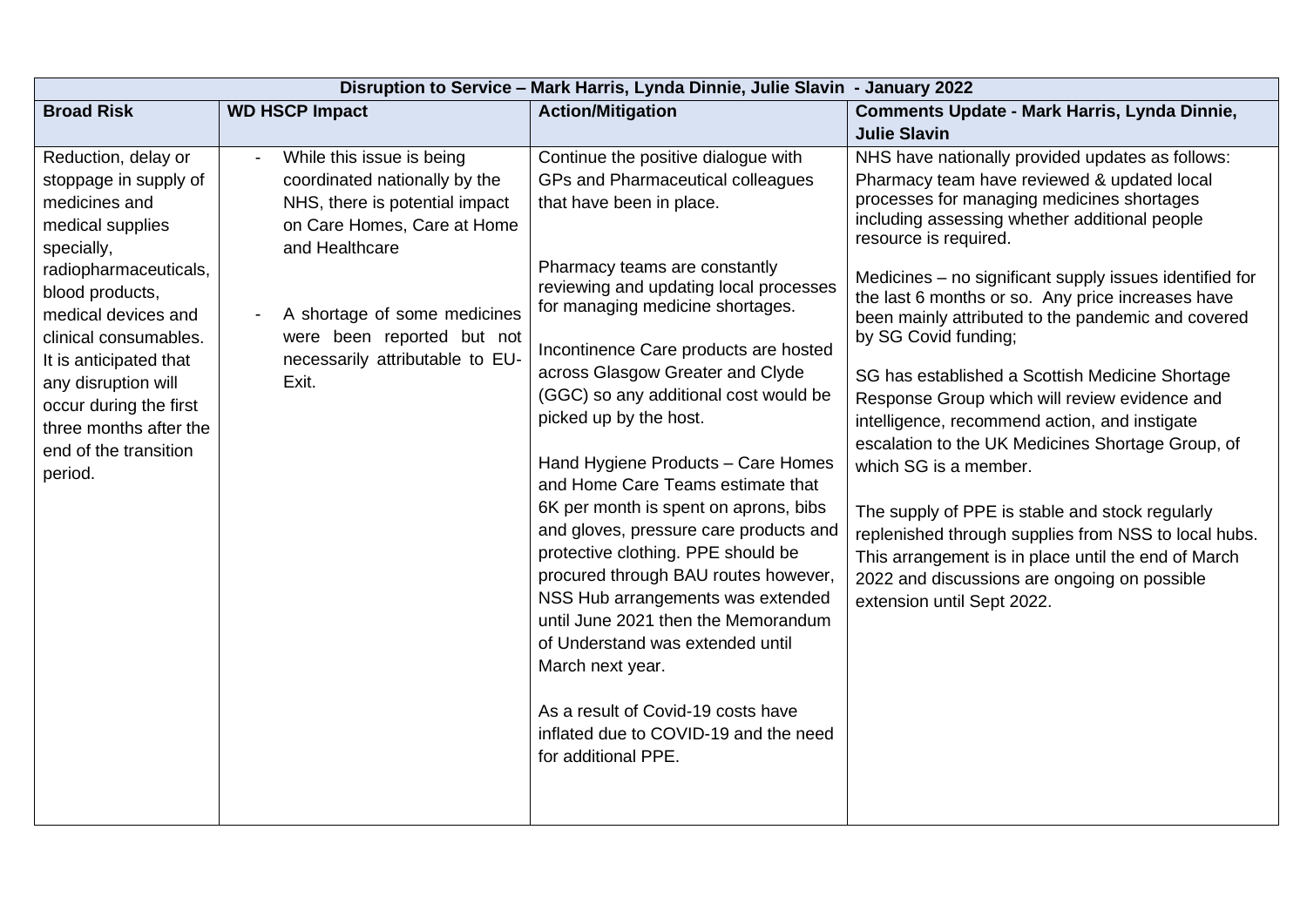| <b>Reduction of Clinical</b><br>Consumables                                                        | Insufficient Incontinence Care<br>Products,<br>Hand<br>Hygiene<br>Products, Aprons, Bibs gloves,<br>moving handling products etc                                                                                                                              | Moving and Handling products – this<br>type of equipment is purchased through<br>Equipu contracts - Glasgow are the<br>lead host authority therefore would be<br>responsible for any additional costs.<br>There was a reduction in activity due to<br>COVID-19 restrictions and backlog in<br>assessments. |                                                                                                                                                                                                                                                                                                                                                                                                                                                                                                                                                                                                                                                                                                                                                                                                                                                                                                                                                                                                                                                                                                                                                                                                          |
|----------------------------------------------------------------------------------------------------|---------------------------------------------------------------------------------------------------------------------------------------------------------------------------------------------------------------------------------------------------------------|------------------------------------------------------------------------------------------------------------------------------------------------------------------------------------------------------------------------------------------------------------------------------------------------------------|----------------------------------------------------------------------------------------------------------------------------------------------------------------------------------------------------------------------------------------------------------------------------------------------------------------------------------------------------------------------------------------------------------------------------------------------------------------------------------------------------------------------------------------------------------------------------------------------------------------------------------------------------------------------------------------------------------------------------------------------------------------------------------------------------------------------------------------------------------------------------------------------------------------------------------------------------------------------------------------------------------------------------------------------------------------------------------------------------------------------------------------------------------------------------------------------------------|
| Certain types of fresh<br>food supply may<br>decrease / prices of<br>certain foods may<br>increase | Potential additional costs for<br>services that purchase / supply<br>food<br>Impacts on food provision at care<br>homes and children homes.<br>Possible food increase of 15% to<br>20% due to tariff changes, sterling<br>depreciation and border disruption. |                                                                                                                                                                                                                                                                                                            | Facilities Services continue to maintain a very limited<br>stock of tinned and dried food that is maintained year<br>round, in case of single premise emergencies - while<br>this is not EU Exit specific, it could be utilised in the<br>event of a localised issue being experienced. It has<br>recently been suggested that Care Homes and<br>children's houses should hold their own emergency<br>stock items. School Food Legislation is very strict and<br>the types of products which Facilities Services hold<br>are unlikely to benefit in the HSCP setting.<br>WDC has continued to monitor this and in line with<br>Govt and CoSLA recommendations, there is no<br>intention to stockpile beyond this contingency as<br>storage capacity and freezer space prohibits this.<br>In addition, if we started to see local shortages<br>catering managers and cooks have their own<br>procurement cards, which they presently use to<br>purchase provisions via Scot Exel Suppliers however,<br>the cards can also be used elsewhere if necessary.<br>Overall, no significant issues identified with supply, in<br>particular around Aids and Adaptations procured<br>through the Equipu contract; |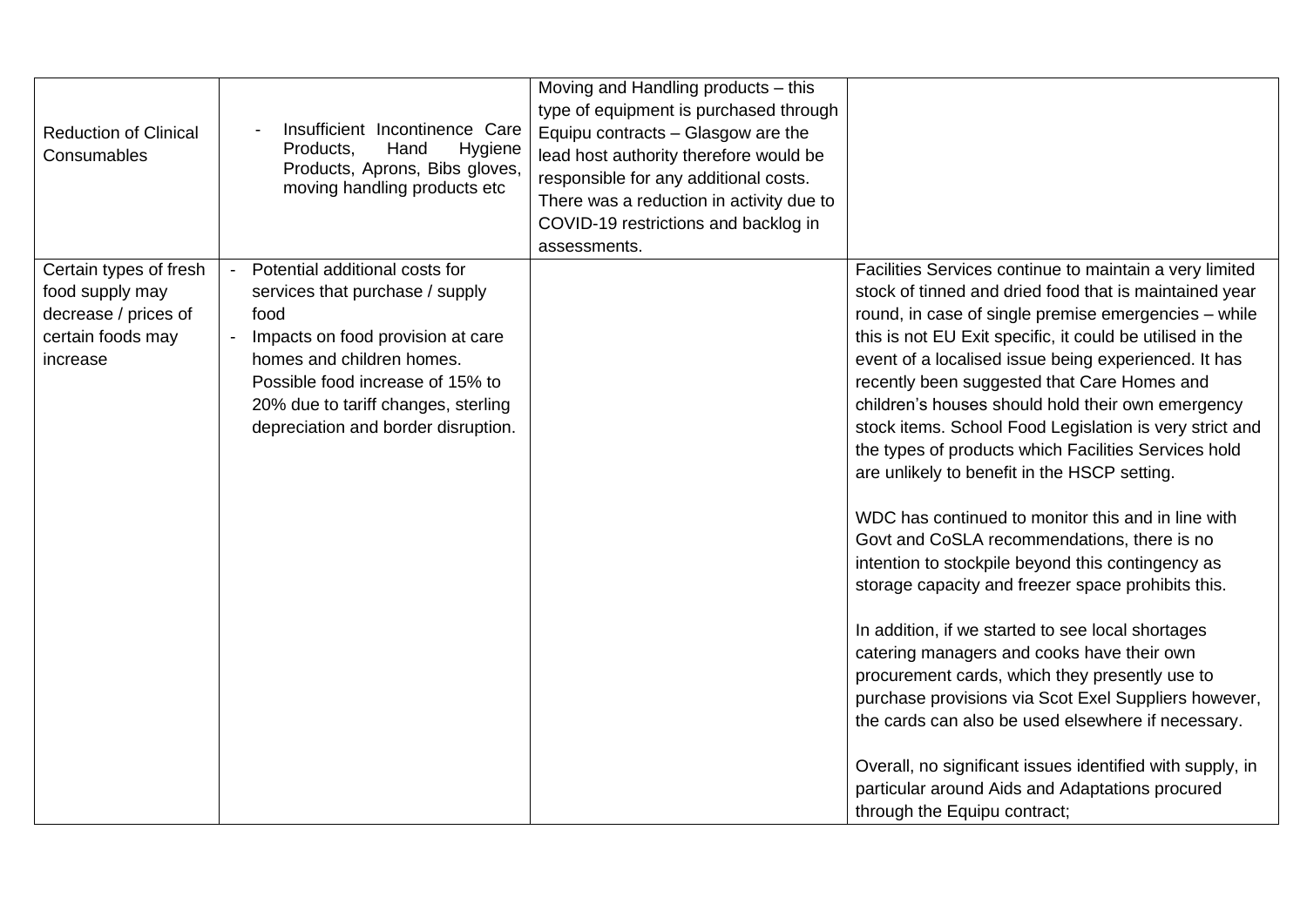| <b>Care Home Closures</b>                                                        | Commissioned care being<br>handed back to HSCPs                                                                                                                                                                                                                                                                                                                                                                                        | <b>Central Procurement contacted all</b><br>external providers of care services -<br>Care homes, Home Care and<br>Supporting Living to complete a<br>template, which covered workforce and<br>supply chain.<br>Surveys were also sent to Care homes<br>to review their EU-Exit preparedness. | The response was only around 20%. However, those<br>who did reply did not highlight any immediate risks to<br>workforce, as those employed are mainly British<br>Nationals. Although, concern about the availability of<br>fresh food and medicines was highlighted.<br>The most immediate risk to external care home<br>providers is related to the impacts of Covid-19 on<br>reduced occupancy levels and staff absence. This is<br>monitored on a daily basis and HSCP support<br>provided where appropriate and regular sustainability<br>payments have been made (in line with CoSLA<br>guidance) since October 2020.                                                                                                                                                                                                                                 |
|----------------------------------------------------------------------------------|----------------------------------------------------------------------------------------------------------------------------------------------------------------------------------------------------------------------------------------------------------------------------------------------------------------------------------------------------------------------------------------------------------------------------------------|----------------------------------------------------------------------------------------------------------------------------------------------------------------------------------------------------------------------------------------------------------------------------------------------|------------------------------------------------------------------------------------------------------------------------------------------------------------------------------------------------------------------------------------------------------------------------------------------------------------------------------------------------------------------------------------------------------------------------------------------------------------------------------------------------------------------------------------------------------------------------------------------------------------------------------------------------------------------------------------------------------------------------------------------------------------------------------------------------------------------------------------------------------------|
|                                                                                  |                                                                                                                                                                                                                                                                                                                                                                                                                                        | Workforce - Audrey Slater HR Lead HSCP - January 2022                                                                                                                                                                                                                                        |                                                                                                                                                                                                                                                                                                                                                                                                                                                                                                                                                                                                                                                                                                                                                                                                                                                            |
| <b>Broad Risk</b>                                                                | <b>WDC HSCP Impact</b>                                                                                                                                                                                                                                                                                                                                                                                                                 | <b>Action/Mitigation</b>                                                                                                                                                                                                                                                                     | <b>Comments</b>                                                                                                                                                                                                                                                                                                                                                                                                                                                                                                                                                                                                                                                                                                                                                                                                                                            |
| Loss of employees -<br>both highly skilled<br>and lower skilled /<br>entry level | Impact on Care for People.<br><b>Agency Employees</b><br>Potential risk if contracts are<br>subcontracted companies<br>employing EU nations<br>Increased pressure on unpaid<br>carers<br><b>Potential Failures of external</b><br>providers delivering Care at<br>Home due to employees<br>shortages<br>The impact of EU withdrawal<br>may result in a loss of skilled<br>labour in key sectors. Whilst<br>construction is one obvious | Signposting of key information / support<br>in relation to EU Workers within the<br>Council<br>https://www.gov.scot/brexit/                                                                                                                                                                  | 90% of Care at Home is delivered by Council<br>Workforce with no immediate concerns around EU<br>Nationals as this is predominately comprised of local<br>residents who are UK citizen. In addition, WDC does<br>not have reliable figures for the numbers of EU<br>nationals living and working in West Dunbartonshire.<br>WD HSCP has deemed this risk as <b>LOW.</b><br>The Council itself invests in apprenticeships training<br>and works closely with local colleges to increase the<br>number of apprenticeships in specific areas of<br>predicted demand. However, these actions will not be<br>of sufficient scale and will not address short-term<br>shocks to labour supply.<br>There was an initial concern around the loss of EU<br>workers driving up demand for labour, and the current<br>labour pool in the City Region cannot easily and |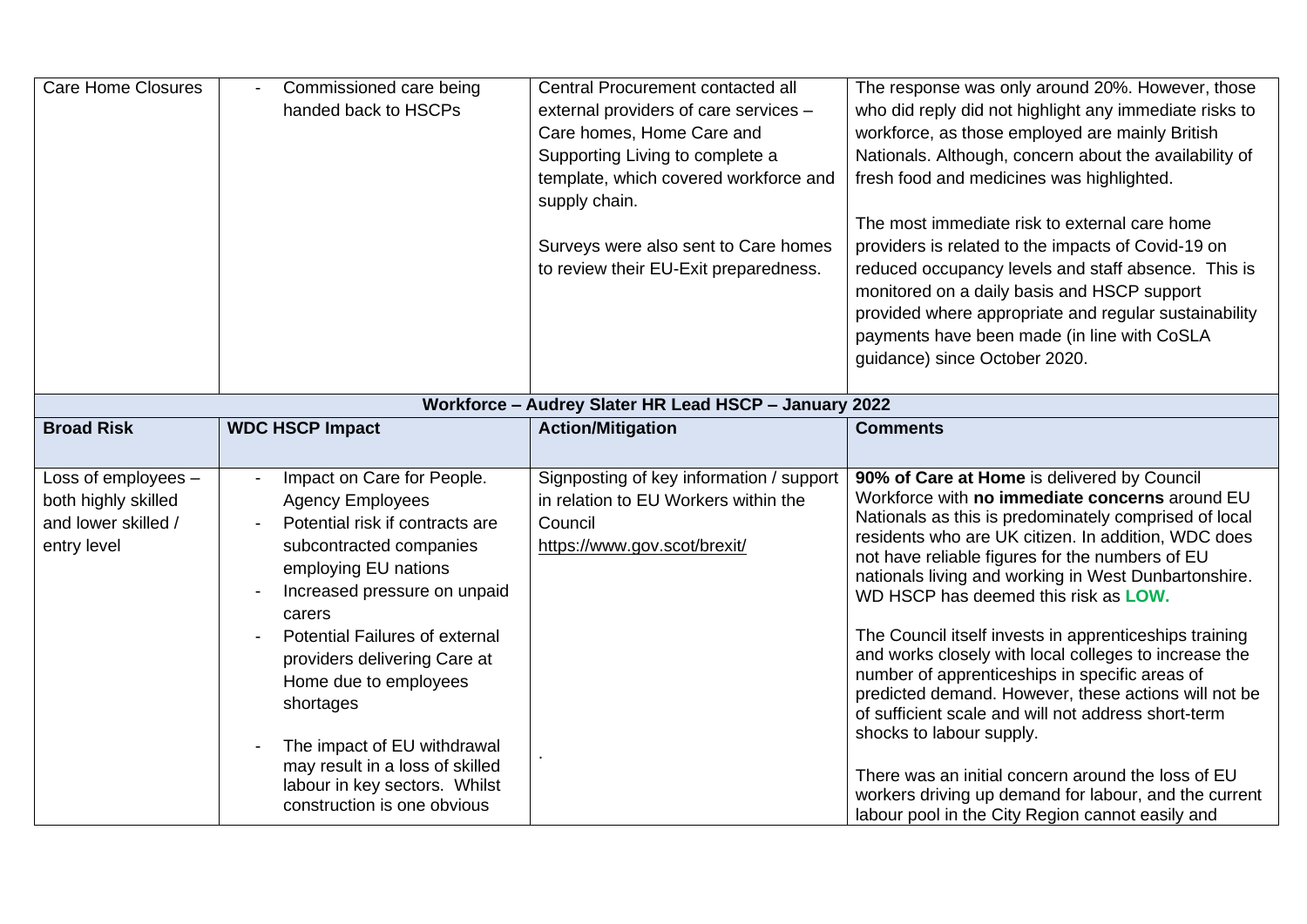|                                                                | area of risk where skilled<br>labour is already tight, West<br>Dunbartonshire also has a<br>significant Healthcare<br>workforce in the Golden<br>Jubilee Hospital which is due to<br>expand as an NHS centre of<br>excellence. |                                                                                                                                    | quickly replace these people. As a consequence there<br>could have been pressures on the supply and cost of<br>skilled and indeed unskilled labour. This is currently<br>low but could rise in years to come. At this time, there<br>has been no local workforce issues.<br>Based on extrapolation from the work of the Fraser of<br>Allander there could be between 2000 to 4000 EU<br>nationals living in West Dunbartonshire, However, it is<br>considered that this figure is unlikely to be<br>representative of WD area. It is more likely that the<br>majority of them are employed/reside elsewhere in the<br>City Region.<br>Overall, no significant issues identified regarding EU<br>nationals leaving either internal or external social care<br>services. However the concurrent impact of Covid self<br>isolation and managing outbreaks continues to be a<br>challenge around Delayed Discharge etc but Scottish<br>Government have recognised this and additional<br>funding has been provided to support this now and<br>recurrently in the next financial year. |  |
|----------------------------------------------------------------|--------------------------------------------------------------------------------------------------------------------------------------------------------------------------------------------------------------------------------|------------------------------------------------------------------------------------------------------------------------------------|-----------------------------------------------------------------------------------------------------------------------------------------------------------------------------------------------------------------------------------------------------------------------------------------------------------------------------------------------------------------------------------------------------------------------------------------------------------------------------------------------------------------------------------------------------------------------------------------------------------------------------------------------------------------------------------------------------------------------------------------------------------------------------------------------------------------------------------------------------------------------------------------------------------------------------------------------------------------------------------------------------------------------------------------------------------------------------------|--|
| Concurrent Risks - Julie Slavin and Mark Harris - January 2022 |                                                                                                                                                                                                                                |                                                                                                                                    |                                                                                                                                                                                                                                                                                                                                                                                                                                                                                                                                                                                                                                                                                                                                                                                                                                                                                                                                                                                                                                                                                   |  |
| <b>Broad Risk</b>                                              | <b>WD HSCP Impact</b>                                                                                                                                                                                                          | <b>Action/Mitigation</b>                                                                                                           | <b>Comments</b>                                                                                                                                                                                                                                                                                                                                                                                                                                                                                                                                                                                                                                                                                                                                                                                                                                                                                                                                                                                                                                                                   |  |
| Seasonal Flu                                                   | If there is an impact on the<br>procurement to the flu<br>vaccination this could have<br>impact on the well-being of our<br>most vulnerable in society                                                                         | Continued engagement with Scottish<br>Government Health Resilience Unit,<br>NHS Boards and Health and Social<br>Care Partnerships. | <b>Seasonal Vaccination Programme</b><br>Vaccines for the Seasonal Programme as procured by<br>NHS Scotland National Procurement. This year's flu<br>vaccine programme began in September 2021 There<br>are no concerns around the delivery of the vaccine as<br>a result of EU Exit. Joint partnership working ensured                                                                                                                                                                                                                                                                                                                                                                                                                                                                                                                                                                                                                                                                                                                                                           |  |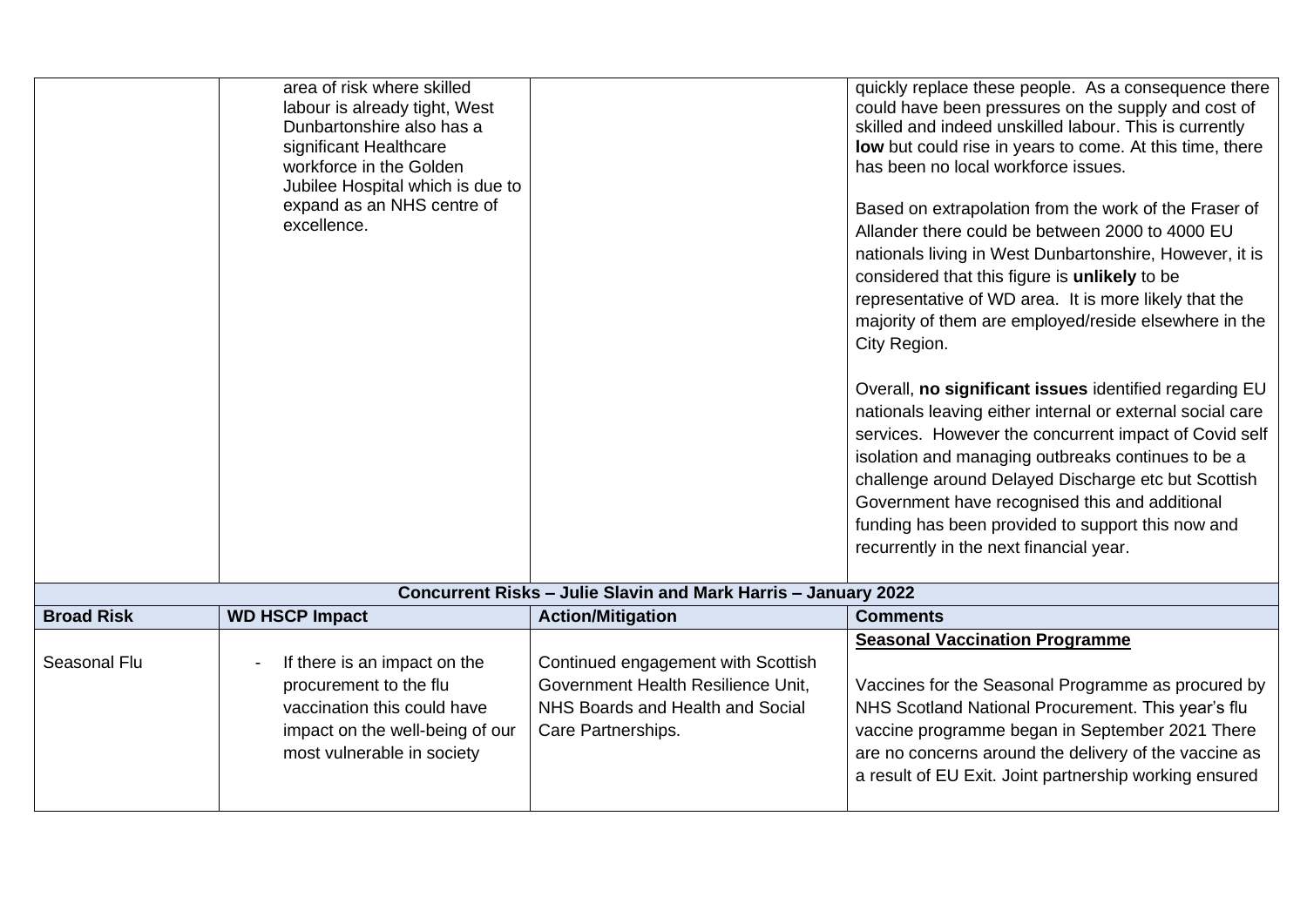|                                                               |                                                                                                                                            |                                                                                                                                   | the combined vaccination programmes continue to be<br>delivered successfully.<br>The Covid-19 Booster and Seasonal Flu Programme<br>has been delivered in conjunction with WDC                                                                                                                                                  |  |
|---------------------------------------------------------------|--------------------------------------------------------------------------------------------------------------------------------------------|-----------------------------------------------------------------------------------------------------------------------------------|---------------------------------------------------------------------------------------------------------------------------------------------------------------------------------------------------------------------------------------------------------------------------------------------------------------------------------|--|
|                                                               |                                                                                                                                            |                                                                                                                                   | colleagues.                                                                                                                                                                                                                                                                                                                     |  |
| <b>Disruptive Weather</b>                                     | Potential for unprecedented<br>weather conditions which leads<br>to reduction of employees,<br>putting pressures on services<br>to deliver | Business Continuity Plans in place.<br>Resilience Structures continue to be in<br>place for COVID-19 and can flex<br>accordingly. | Regular weather monitoring in place by CCS and<br>Roads Service. Plans are in place to respond to more<br>severe instances of disruptive weather, while it is<br>expected that key learning from Storm Arwen,<br>particularly affecting North East Scotland / the Borders<br>will be important in understanding the impacts and |  |
| <b>Global Pandemic</b><br>(COVID 19)                          | The ability to respond to two<br>concurrent issues ensuring our                                                                            |                                                                                                                                   | where the response could be improved for future<br>incidents.                                                                                                                                                                                                                                                                   |  |
|                                                               | workforce remain safe and                                                                                                                  |                                                                                                                                   |                                                                                                                                                                                                                                                                                                                                 |  |
|                                                               | well.                                                                                                                                      |                                                                                                                                   | West Dunbartonshire HSCP has flexed and adapted<br>its resources to account for the impacts experienced                                                                                                                                                                                                                         |  |
|                                                               | The residents of WDC                                                                                                                       |                                                                                                                                   | e.g. workforce availability affected by positive cases /                                                                                                                                                                                                                                                                        |  |
|                                                               | becoming unwell putting<br>additional pressure on NHS                                                                                      |                                                                                                                                   | self-isolation requirements throughout the emergence<br>of the Omicron variant of Covid 19. Essential services                                                                                                                                                                                                                  |  |
|                                                               | GGC and local care at home                                                                                                                 |                                                                                                                                   | have been prioritised and daily monitoring has                                                                                                                                                                                                                                                                                  |  |
|                                                               | teams.                                                                                                                                     |                                                                                                                                   | facilitated effective planning and response in the                                                                                                                                                                                                                                                                              |  |
|                                                               |                                                                                                                                            |                                                                                                                                   | locality.                                                                                                                                                                                                                                                                                                                       |  |
| Other Impacts - Julie Slavin Finance Lead HSCP - January 2022 |                                                                                                                                            |                                                                                                                                   |                                                                                                                                                                                                                                                                                                                                 |  |
| <b>Broad Risk</b>                                             | <b>WD HSCP Impact</b>                                                                                                                      | <b>Action/Mitigation</b>                                                                                                          | <b>Comments</b>                                                                                                                                                                                                                                                                                                                 |  |
| Significant impact on<br>support for<br>older/disabled        | In the early stages of EU Exit<br>preparedness, it was<br>recognised that older people                                                     | Continue to monitor                                                                                                               | The short supply of certain anti-depressants has<br>stabilised, although the price remains above previous<br>year's rates.                                                                                                                                                                                                      |  |
| people/those with<br>mental health issues                     | that do not require any services<br>from the HSCP may require<br>additional support if there were                                          |                                                                                                                                   | Over the last year and a half, we have seen how<br>quickly the HSCP responded to the pandemic and how                                                                                                                                                                                                                           |  |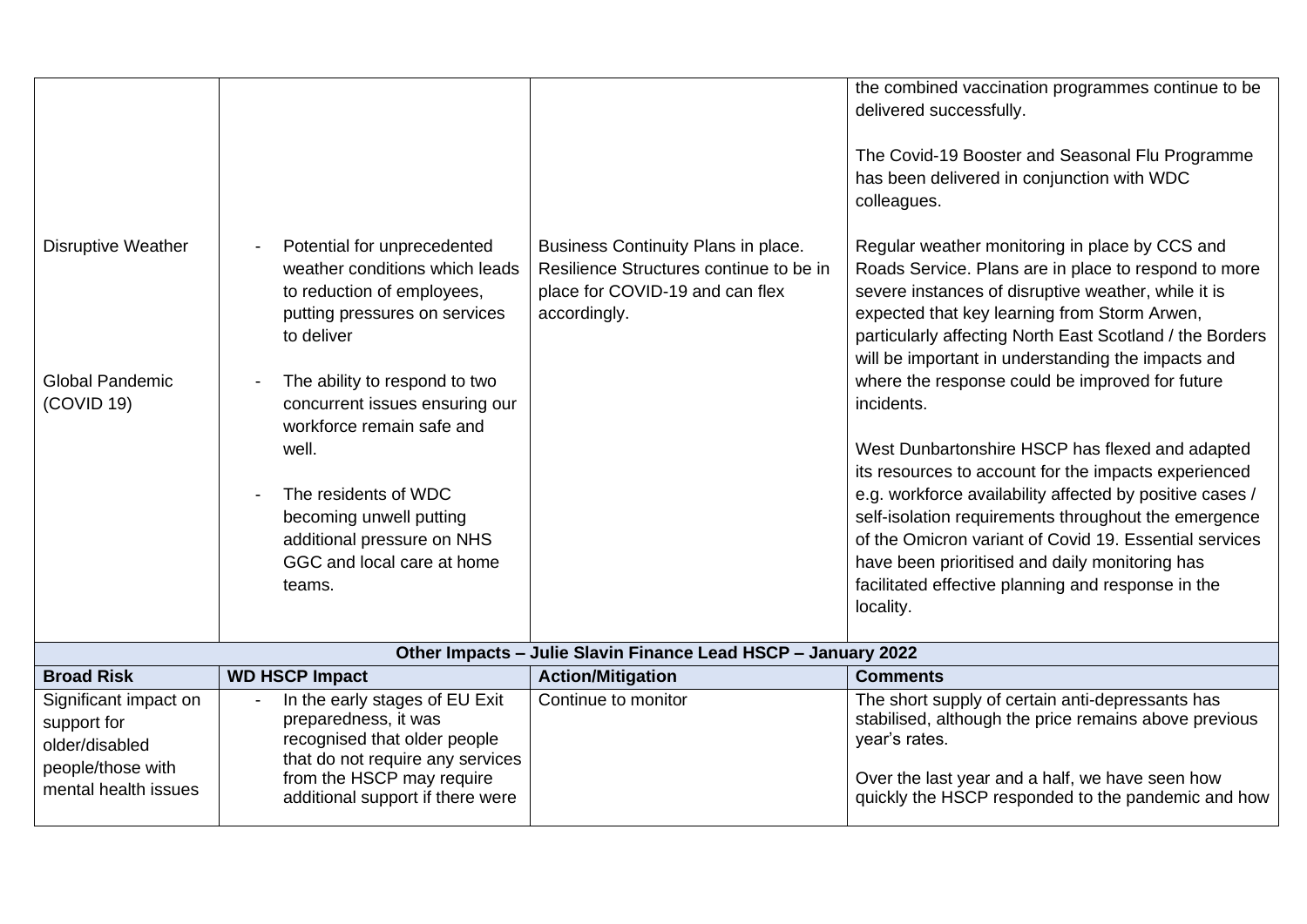|                                                                                                          | medicine or food shortages<br>that may affect their wellbeing<br>and subsequently require<br>support from HSCP. The same<br>could also be said from those<br>with addictions and mental<br>health issues -*Supplies have<br>stabilised. |                                                                                                                                                                        | quickly services mobilised to provide support remotely<br>or face to face after appropriate risk assessment.<br>There are also new pathways into mental health and<br>addiction services funded by the Scottish Government<br>through Local Mobilisation Plans.                                                                                                |
|----------------------------------------------------------------------------------------------------------|-----------------------------------------------------------------------------------------------------------------------------------------------------------------------------------------------------------------------------------------|------------------------------------------------------------------------------------------------------------------------------------------------------------------------|----------------------------------------------------------------------------------------------------------------------------------------------------------------------------------------------------------------------------------------------------------------------------------------------------------------------------------------------------------------|
| Increase in<br>unscheduled care<br>and delayed<br>discharge                                              |                                                                                                                                                                                                                                         | Continue to monitor (at present no<br>issues as a result of EU Exit)                                                                                                   | For those who are not known/open to services at this<br>stage referrals through the "Duty Team" allow access<br>to HSCP services/support. This promotes the positive<br>dialogue with GPs and Pharmaceutical colleagues.                                                                                                                                       |
| Social care providers<br>willing but unable to<br>meet requirements                                      |                                                                                                                                                                                                                                         | Continue to monitor (at present no<br>issues as a result of EU Exit)                                                                                                   | PPE requirements are met through regular deliveries<br>by NSS to local HSCP hubs. Section 12 payments<br>continue to be used to support families in distress and<br>this includes support for food costs and other<br>essentials. No notable variation in need or demand to<br>date and this continues to be monitored by finance<br>and social work managers. |
| Children and families<br><b>Social Work Section</b><br>12 payment                                        | Overtime we may see an<br>increase due to increase food<br>costs and inflation putting<br>pressure on HSCP to fund<br>those falling below the<br>breadline.                                                                             | Continue to monitor (at present no<br>issues as a result of EU Exit)                                                                                                   | Locally there has been no impact on the most<br>vulnerable as a result of EU Exit. Given the sensitive<br>nature of this risk the HSCP will continue to actively<br>monitor and escalate any concerns.                                                                                                                                                         |
| <b>Adult Social Care -</b><br>consider loss or<br>shortage of workers<br>who provide routine<br>services | The impact on the adult social care<br>workforce is expected to be minimal in<br>West Dunbartonshire, as this<br>workforce is predominantly comprised<br>of local residents who are UK citizens.<br>No impact at this time.             | Continue to monitor. Transferring<br>employees within the HSCP who have<br>received appropriate training to<br>pressure points. This is not as a result<br>of EU Exit. | Risk low - currently no impact, however the impact of<br>Covid self-isolation and managing outbreaks continues<br>to be a challenge                                                                                                                                                                                                                            |